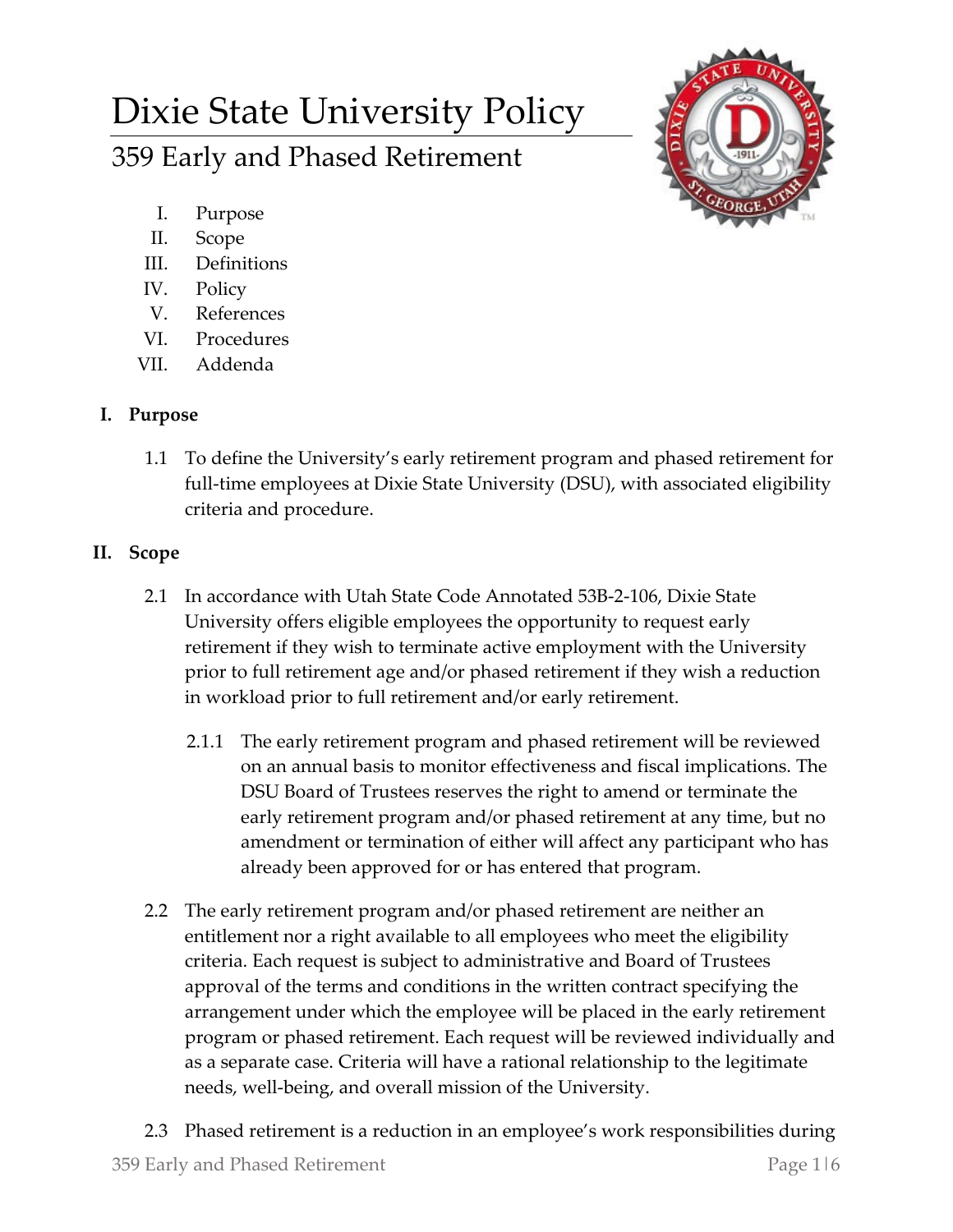a period of time not to exceed two (2) years. While all requests to participate in phased retirement will be considered, the nature of an individual's work assignment may not lend itself to a reduced schedule or reduction in responsibilities.

## **III. Definitions**

- 3.1 *Base Salary:* Amount of money paid to an employee in return for work required in a specific position performed within a fiscal year. Base salary does not include overtime, overload, contracted services, or any other remuneration for extra services.
- 3.2 *Early Retirement Program:* An arrangement for retirement before full retirement age with incentives as provided in a written contract between the University and the retiree, consistent with the provisions of this policy.
- 3.3 *Full-Time Equivalent (FTE):* The percentage of workload of a position relative to the normal and expected working time and effort for a full-time equivalent position.
- 3.4 *Full Retirement Age:* The age at which an employee is eligible for 100% of his/her full (non-reduced) Social Security benefit.
- 3.5 *Full-Time Employee:* Those individuals whose employment status is expected to last nine (9) consecutive months or longer, working 75 percent or more of the normal possible annual working hours for that position (see DSU Policy 301).
- 3.6 *Phased Retirement:* Partial retirement in that the employee continues working for a defined period of time prior to full retirement; such work is in the form of a reduction in FTE as provided in a written contract between the University and the employee.
- 3.7 *Qualifying Years of Service:* All years of full-time employment at DSU, combined with any years of full-time employment at another Utah State Higher Education institution by employees who have transferred directly to DSU from that employment.

## **IV. Policy**

- 4.1 An employee who wishes to request early retirement must meet all of the following criteria:
	- 4.1.1 Must be employed in a full-time position at DSU, serving in a position that is reasonably assured of funding for the duration of the anticipated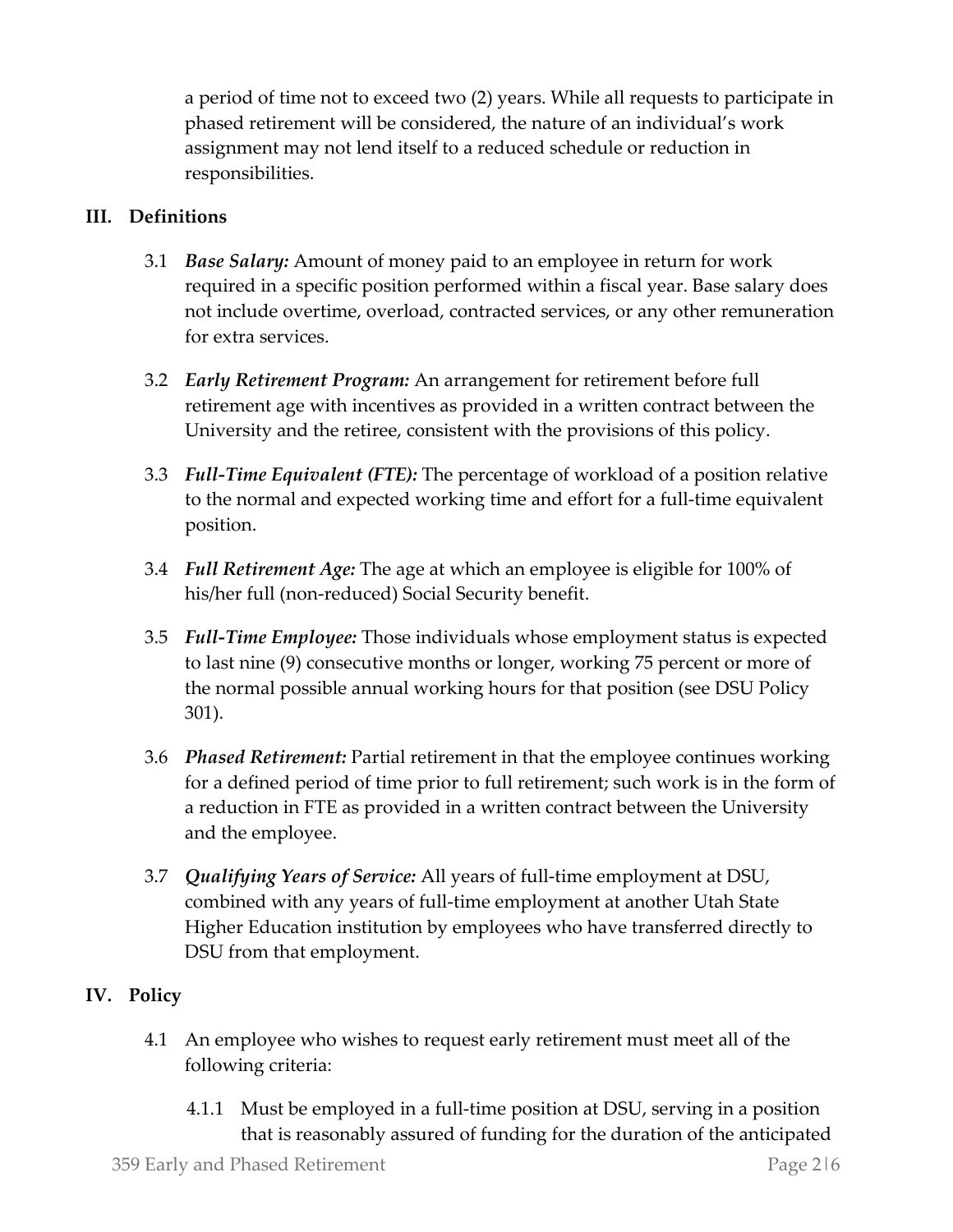early retirement period;

- 4.1.2 Must have at least five (5) years of continuous service at DSU immediately prior to the date on which early retirement would begin;
- 4.1.3 The employee's age must be at least 57, and their age added to the qualifying years of service must be equal to or greater than 75.
- 4.2 If approved and the employee elects early retirement, the employee will receive an annual financial incentive based on the lessor of two amounts: 20% of the employee's base salary at the time s/he enters the early retirement program OR the predicated Social Security benefit the employee will receive at full retirement age.
	- 4.2.1 The incentive may be increased based on legislatively appropriated Cost of Living Adjustments (COLA), but the incentive must not exceed the maximum allowable Social Security benefit for a single individual beginning retirement at full retirement age in that year.
	- 4.2.2 Incentive payments will be made according to the contracted employee payroll schedule (see DSU Policy 342).
	- 4.2.3 Incentive payments will cease on the earlier of two dates: the last day of the month in which the employee reaches full retirement age OR the last day of the  $60<sup>th</sup>$  month (5 years) after the employee enters the early retirement program.
	- 4.2.4 Should the employee's death occur prior to the scheduled end of the employee's early retirement incentive period, the incentive payments will cease two (2) pay periods after the employee's date of death.
- 4.3 If approved and the employee elects early retirement, the employee is eligible to receive the same coverage type (single, double, family) of medical, dental, and vision insurance on DSU's group plans that the employee was receiving prior to entering early retirement.
	- 4.3.1 Such health insurance coverage continues until the earlier of two dates: the last day of the month in which the employee reaches 65 years of age OR the last day of the  $60<sup>th</sup>$  month (5 years) after the employee enters the early retirement program.
	- 4.3.2 If the employee's death occurs prior to the scheduled end of the employee's early retirement benefit continuation, health insurance coverage will cease at the end of the month in which the employee died.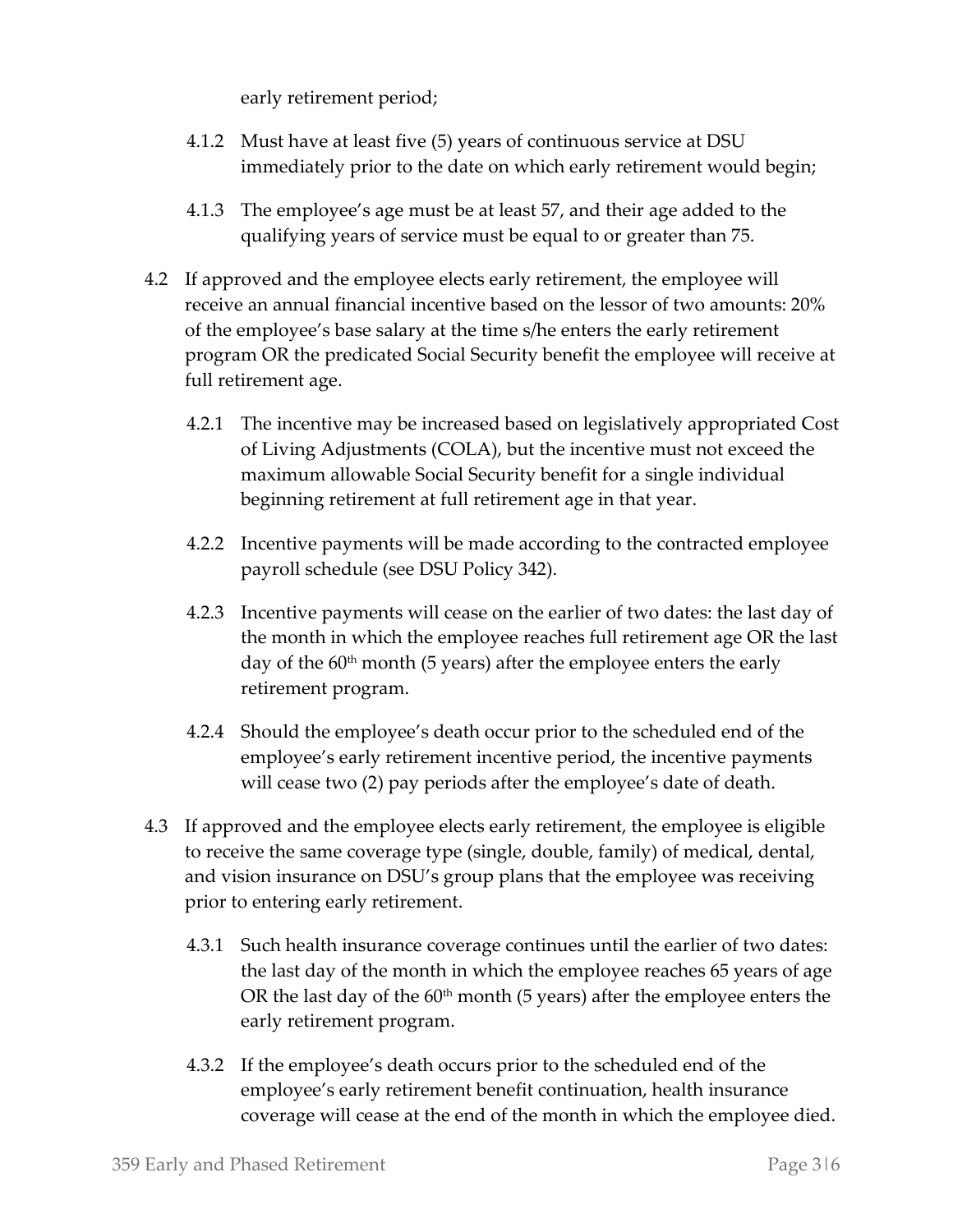- 4.3.3 The coverage type (single, double, family) may be reduced by a qualifying event during early retirement, but will not be increased after the employee enters the early retirement program.
- 4.3.4 An employee in the early retirement program will have applicable health insurance premiums deducted from the early retirement incentive on the same basis as non-retired (active) employees.
- 4.3.5 Under the provisions of the Consolidated Omnibus Budget Reconciliation Act of 1985 (COBRA), an employee or an employee's spouse who is under age 65, and/or a dependent who is under the age of 26, can choose to continue insurance coverage when the employee's benefits cease or when a qualifying event occurs.
- 4.3.6 An employee in the early retirement program is not eligible for continuation of disability or life insurance benefits, and no contributions to the employee's retirement plan will be made after early retirement begins.
- 4.4 Phased retirement allows one of the following reductions in work responsibilities, with commensurate reduction in pay:
	- 4.4.1 An eligible staff employee may propose to be reduced from their current FTE to not less than 0.75 FTE.
	- 4.4.2 An eligible faculty member may propose to be released from up to three (3) workload credits, insofar as the total FTE is not less than 0.75 of faculty workload.
- 4.5 An employee requesting phased retirement must meet all of the following criteria:
	- 4.5.1 Must be employed in a full-time position at DSU, serving in a position that is reasonably assured of funding for the duration of the anticipated phased retirement period;
	- 4.5.2 Must have at least five (5) years of continuous service immediately prior to the date on which phased retirement would begin;
	- 4.5.3 The employee's age must be at least 55, and their age added to the qualifying years of service must be equal to or greater than 73.
- 4.6 Unless specific provision to the contrary is included in the request for phased retirement and/or included in the agreement approving phased retirement, the employee in phased retirement receives a financial incentive payment to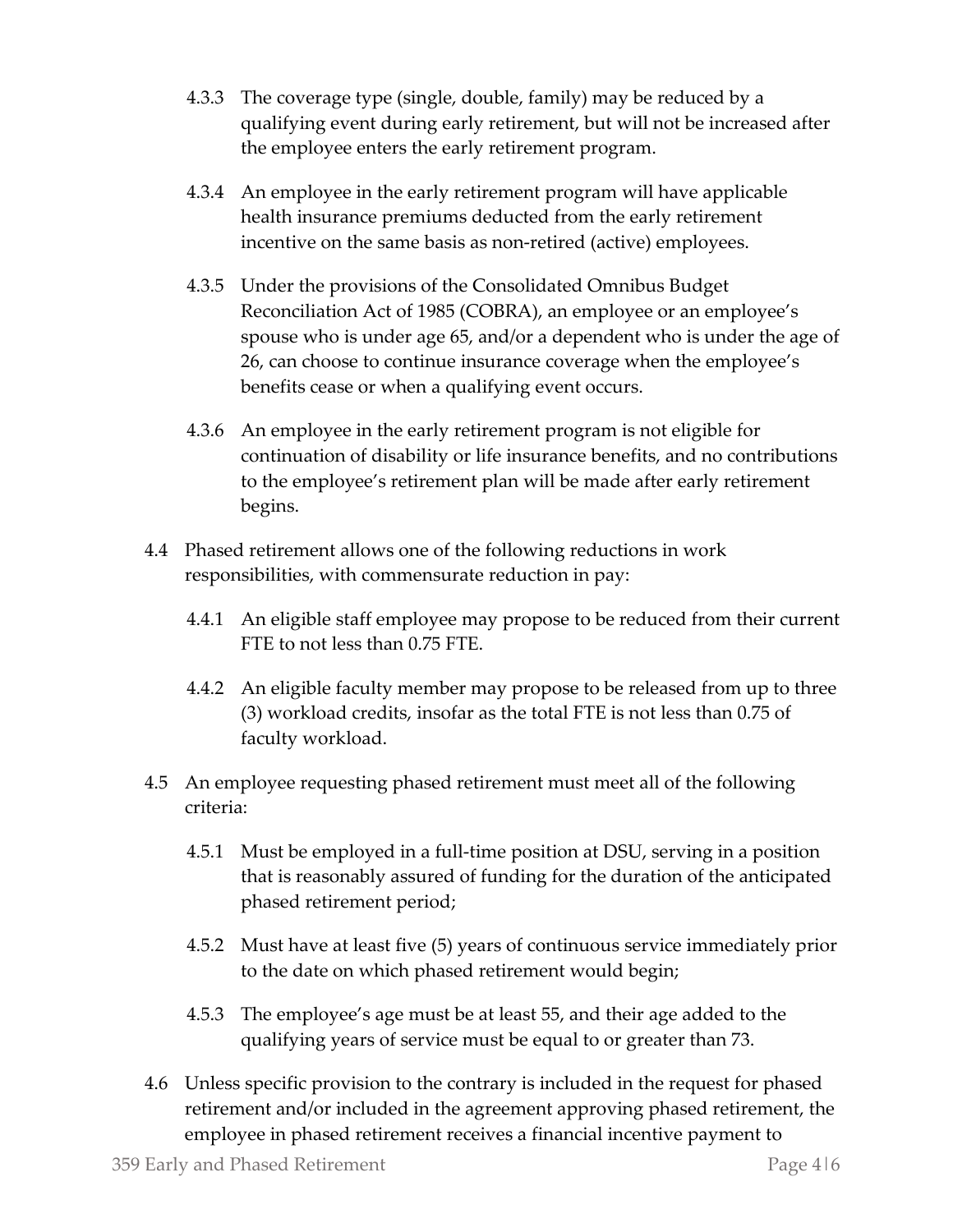compensate for the reduced retirement contribution resulting from a reduction in the employee's FTE.

- 4.6.1 The financial incentive is the difference between what the University contributed to the participant's DSU retirement program before and after the phased retirement takes effect. Such incentives are paid quarterly to the employee and facilitated by Human Resources.
- 4.6.2 The financial incentive will be part of the phased retirement agreement and will not be adjusted because of any future salary increase.
- 4.7 Because a phased retirement employee is still full-time and working, employee benefits continue at the level and under the conditions of full-time employment. See DSU Policy 343.
- 4.8 Once an employee's FTE is decreased through phased retirement, it can only be increased at the discretion of the University.
- 4.9 If an employee chooses to participate in phased retirement prior to early retirement, the employee's early retirement base salary will be determined using the employee's FTE prior to phased retirement.

#### **V. References**

- 5.1 USHE Policy R962: Retirement Programs [\(https://higheredutah.org/policies/\)](https://higheredutah.org/policies/)
- 5.2 Utah State Code Annotated 53B-2-106 [\(https://le.utah.gov\)](https://le.utah.gov/)
- 5.3 DSU Policy 301: Personnel Definitions
- 5.4 DSU Policy 342: Payroll
- 5.5 DSU Policy 343: Benefits, Payroll Deductions, and Workers Compensation

#### **VI. Procedures**

- 6.1 An employee who wishes to request early retirement must submit a written request to the Human Resources Office that specifies his/her eligibility criteria and the proposed date of early retirement. Template letters are available upon request from Human Resources.
- 6.2 An employee who wishes to request phased retirement must submit a written request to the Human Resources Office that specifies his/her eligibility criteria, the specific terms of reduction in work responsibilities, and the proposed date of phased retirement. Template letters are available upon request from Human